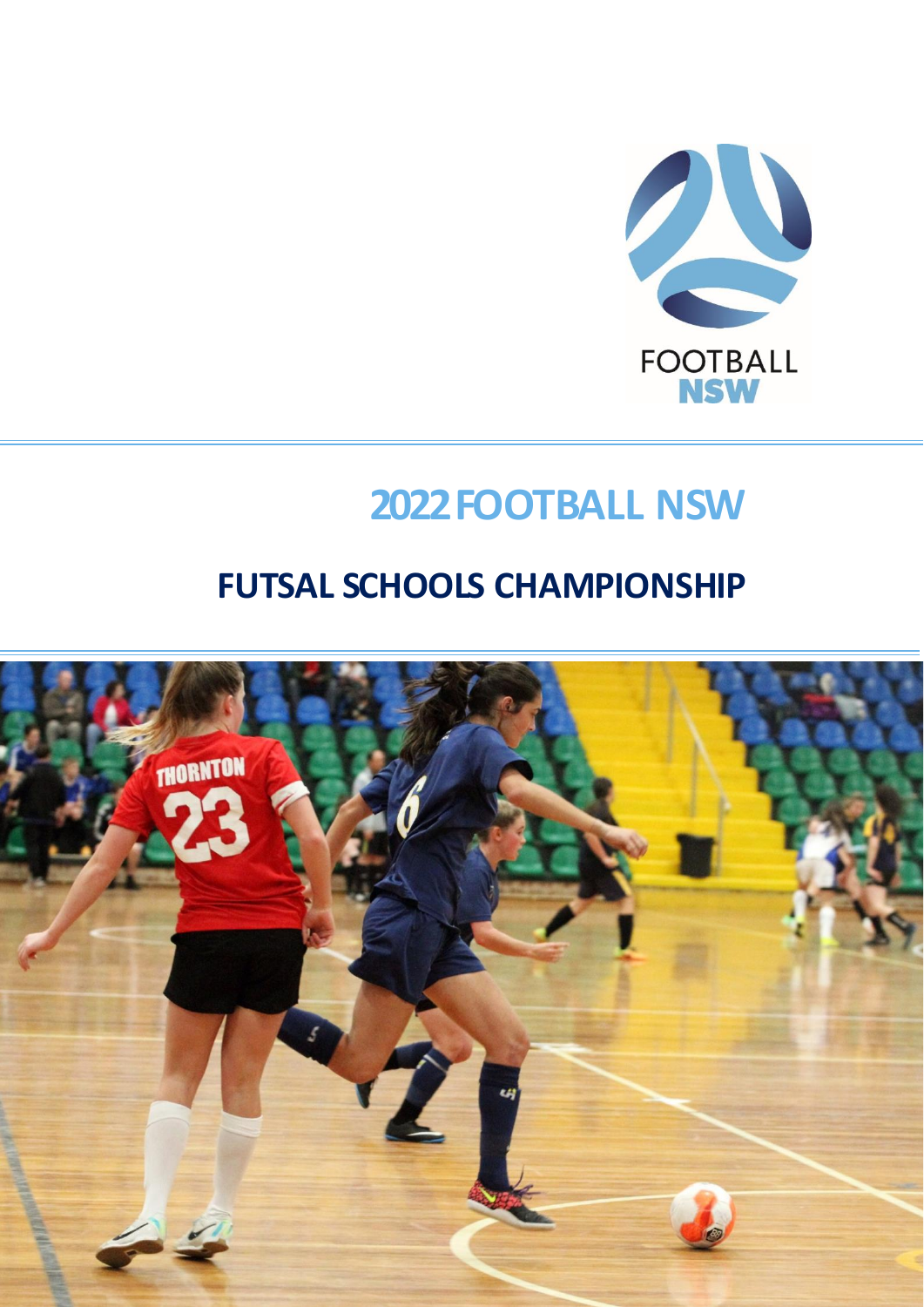

# <span id="page-1-0"></span>**Contents**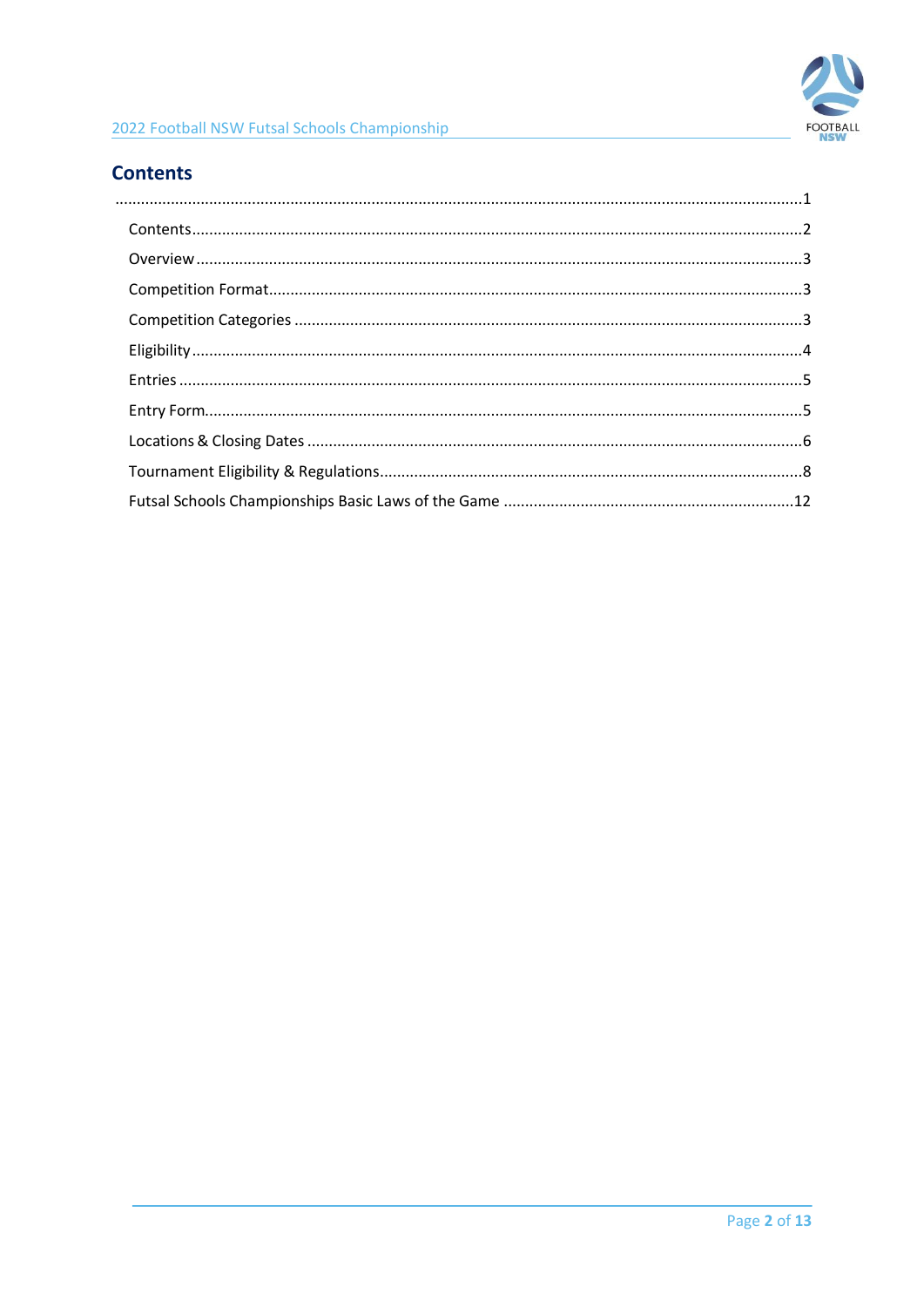

#### <span id="page-2-0"></span>**Overview**

After a tough two seasons due to the COVID19 pandemic, Football NSW is excited to announce the 2022 Football NSW Futsal Schools Championships. The Futsal Schools Championships is a unique opportunity for your school to participate in a competition against a variety of schools e.g. State, Private, and Independent Schools. Whilst winners are recognised, winning isn't everything. Participation is equally important. All schools should enjoy the experience of being a part of this pinnacle event for Futsal on the school calendar. Come and enjoy the competition tempered with social interaction and the true meaning of sportsmanship. The Futsal Schools Championships has several age categories on offer, from Primary (10 years) to Secondary (Opens), male and female. The Competition caters for elite and non-elite Students and schools and gives you the opportunity to compete against participants from many schools across NSW and the ACT. Football NSW also strives to create social interaction between students and give them the chance to meet a n d mingle with other Futsal players from other schools and make new friends. All

participants also have a once a year opportunity to network with a wide variety of players, coaches and teachers, and to catch-up on the latest tactics and techniques of Futsal and programs in other schools. Football NSW is very proud of the reputation that has been created for the Championships, and over the years it has become one of the largest schools based, single sport events in NSW and Australia. A minimum of three games is guaranteed, with medals presented to winners and runners up in each competitive age gender category. It is preferable one teacher per team be appointed to supervise the students. Football NSW wishes you a successful and enjoyable event as we look forward to sharing this unique experience with you.

## <span id="page-2-1"></span>**Competition Format**

All schools are eligible to enter one (1) or more teams per age group in any of the Championships. Teams may enter multiple regional championships if they wish. The team may only comprise of students that are currently enrolled in and attending your school. This provides schools with the opportunity to play against schools from different regions. If insufficient teams are nominated in anyone-age division, then teams nominated shall have the option of being grouped with the next compatible division. **Maximum of ten players per team.** It is anticipated the competition will commence at 8:30am daily and be completed by 4.00pm. However, these margins may be extended.

## <span id="page-2-2"></span>**Competition Categories**

| Males          | Primary (K-6 Only) 10, 13                                         |
|----------------|-------------------------------------------------------------------|
|                | Secondary 14, 16, Opens                                           |
|                | Please note: Primary 10 WILL be competitive                       |
| <b>Females</b> | Primary (K-6 Only) 10, 13                                         |
|                | Secondary 14, 16, Opens                                           |
|                | Please note: Primary 10 WILL be competitive                       |
| AWD            | Primary mixed (IO                                                 |
|                | & IM Grade)                                                       |
|                | Secondary mixed                                                   |
|                | (IO & IM Grade)                                                   |
|                | Please note - Monday 25 <sup>th</sup> July 2022 is the only event |

To enter please go t[o https://footballnsw.com.au/schools/futsal-schools-championship/](https://footballnsw.com.au/schools/futsal-schools-championship/)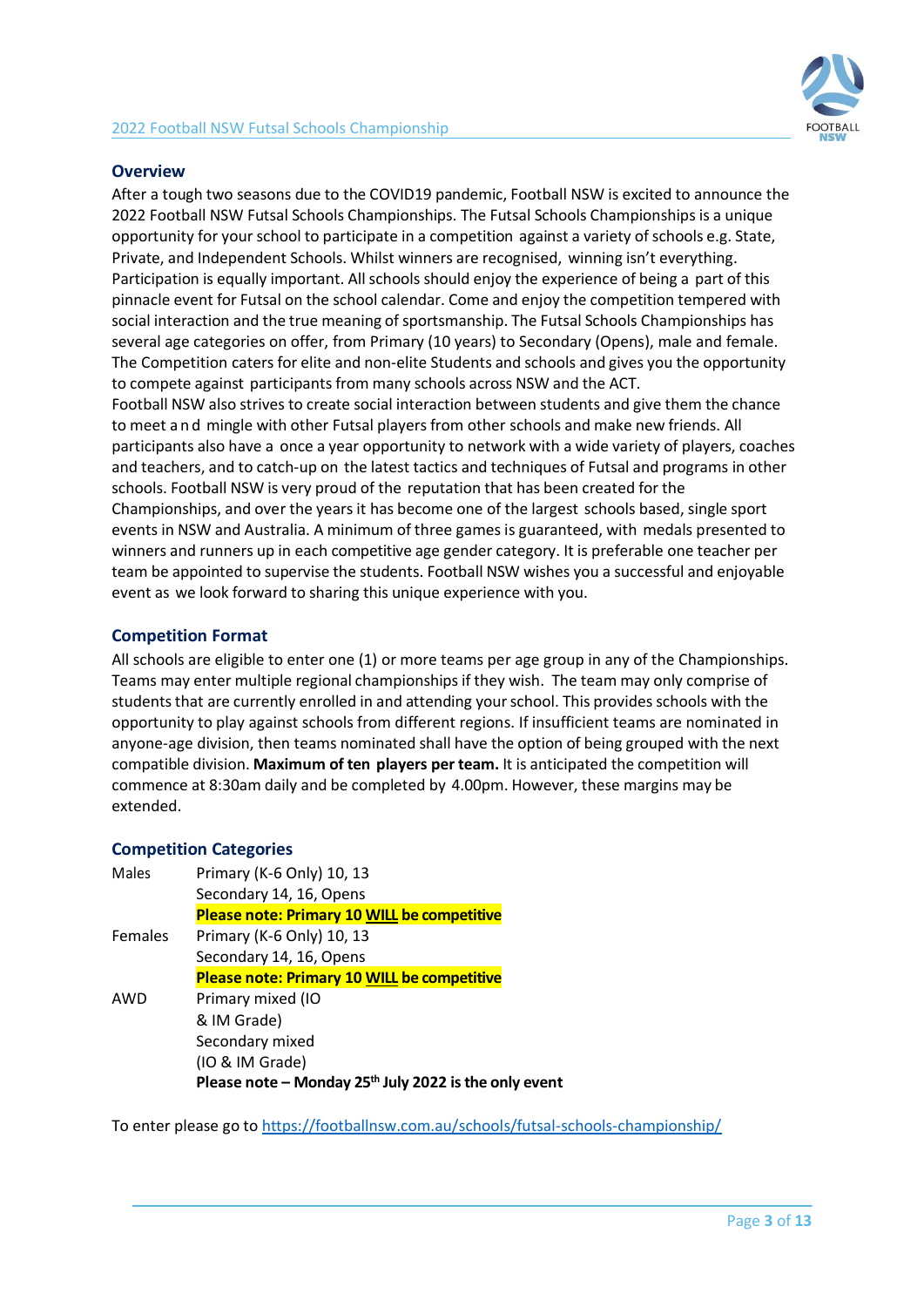

# <span id="page-3-0"></span>**Eligibility**

All winning and runner up teams of each contested competition category within each region automatically qualify for the State Championships. If a category is not contested within a region, you may enter another region. Wildcards will be determined according to availability after all regions are completed. Therefore, no team/schools are guaranteed a wildcard.

Note:

There will be an entry fee of **\$150.00** per team required to participate in the regional events and the State Championships. This is due to the continuous rising venue hire rates from council and the rising costs of Referee officials.

*Online team nomination forms for the regional events and the State Championships must be received by FNSW before entry closing date to be included in the draw.*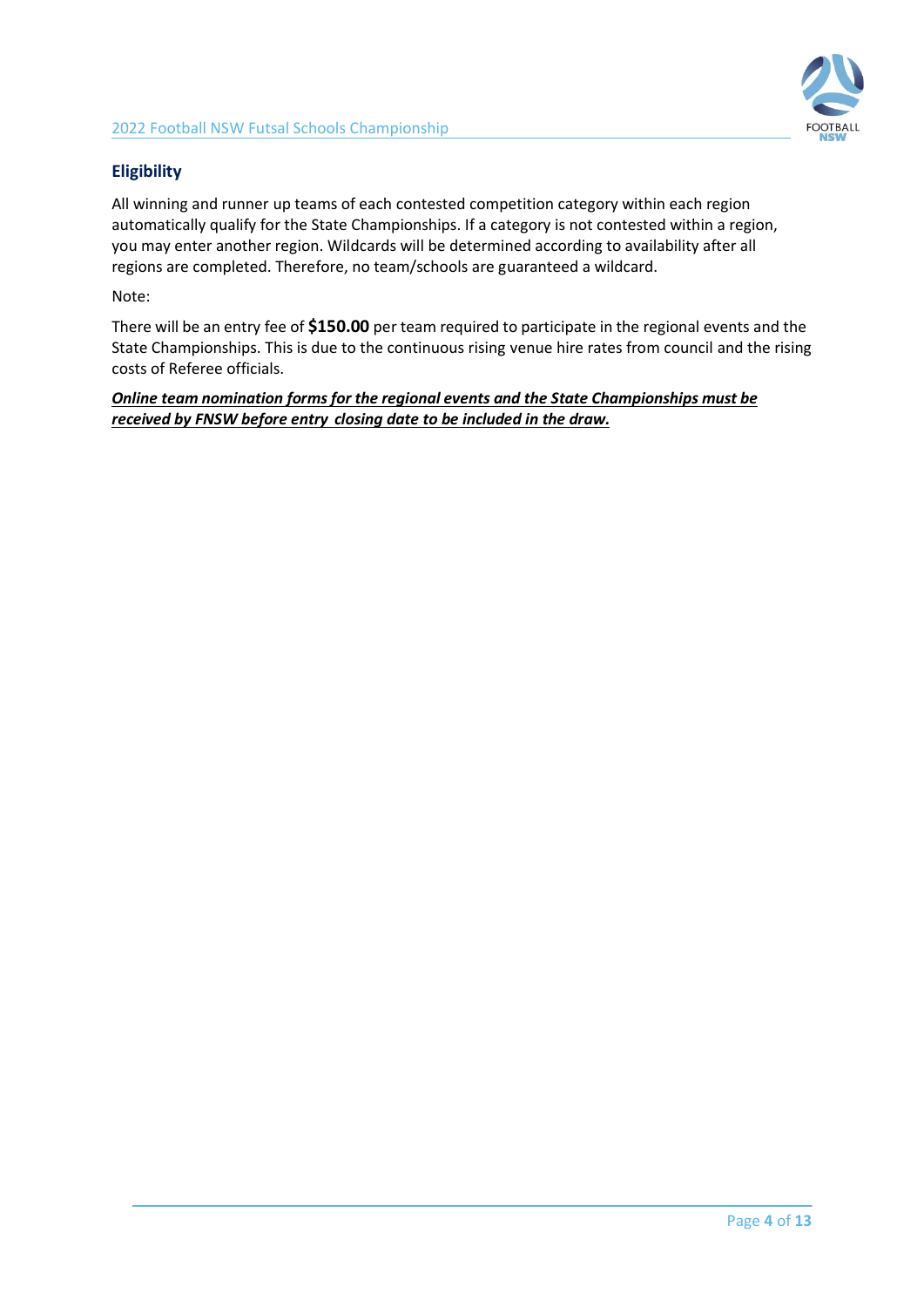

#### <span id="page-4-0"></span>**Entries**

**For 2022 team entries for each region will be capped at a maximum number, please see table below for more details.** 

**Entries must be received no later than:**

| <b>Region</b>                         | <b>Registrations Close</b>            | Max # of team entries for<br>region |
|---------------------------------------|---------------------------------------|-------------------------------------|
| <b>Blacktown Region</b>               | Monday 14th February 2022             | 15 teams per age group              |
| Liverpool Region                      | Monday 21 <sup>st</sup> February 2022 | 15 teams per age group              |
| Eastern Suburbs / St George<br>Region | Monday 21 <sup>st</sup> February 2022 | 20 teams per age group              |
| Penrith Region                        | Monday 7 <sup>th</sup> March 2022     | 24 teams per age group              |
| South Coast Region                    | Monday 14th March 2022                | 20 teams per age group              |
| <b>Dural Region</b>                   | Monday 21 <sup>st</sup> March 2022    | 20 teams per age group              |
| <b>Bankstown Region</b>               | Monday 18th April 2022                | 20 teams per age group              |
| Campbelltown Region                   | Monday 9 <sup>th</sup> May 2022       | 20 teams per age group              |
| Wagga Region                          | Monday 16 <sup>th</sup> May 2022      | 15 teams per age group              |
| Orange / Bathurst Region              | Monday 16 <sup>th</sup> May 2022      | 15 teams per age group              |
| Sutherland Region                     | Monday 30 <sup>th</sup> May 2022      | 20 teams per age group              |
| <b>Central Coast Region</b>           | Monday 6 <sup>th</sup> June 2022      | 20 teams per age group              |
| <b>Windsor Region</b>                 | Monday 13 <sup>th</sup> June 2022     | 24 teams per age group              |
| <b>State Championships</b>            | By qualification only                 | By qualification only               |
| <b>AWD Gala Day</b>                   | Monday 11 <sup>th</sup> July 2022     | 20 teams per age group              |

# **LATE ENTRIES MAY NOT BE ACCEPTED.**

# **Entry fee for all categoriesis \$150.00 perteam (GST incl)**

## **Invoice for payment will be sent via nominated email after the competition**

Payments may be made using any of the following methods:

- Cheque Please post to PO Box 6146, Baulkham Hills BC, NSW, 2153.
- Money order (write name of school and team age group on the back e.g. 16 girls) post to PO Box 6146, Baulkham Hills BC, NSW, 2153.
- Credit Card Online Payment (Visa, MasterCard or Amex will attract a 3.9% surcharge)
- Direct Deposit FNSW direct deposit details available via invoice Cheques/ Money Order to be

drawn in favour of Football NSW.

#### <span id="page-4-1"></span>**Entry Form**

The Championship online entry link can be found on the Football NSW website under the Futsal schools tab or by clicking on the following link [https://footballnsw.com.au/schools/futsal-schools](https://footballnsw.com.au/schools/futsal-schools-championship/)[championship/](https://footballnsw.com.au/schools/futsal-schools-championship/)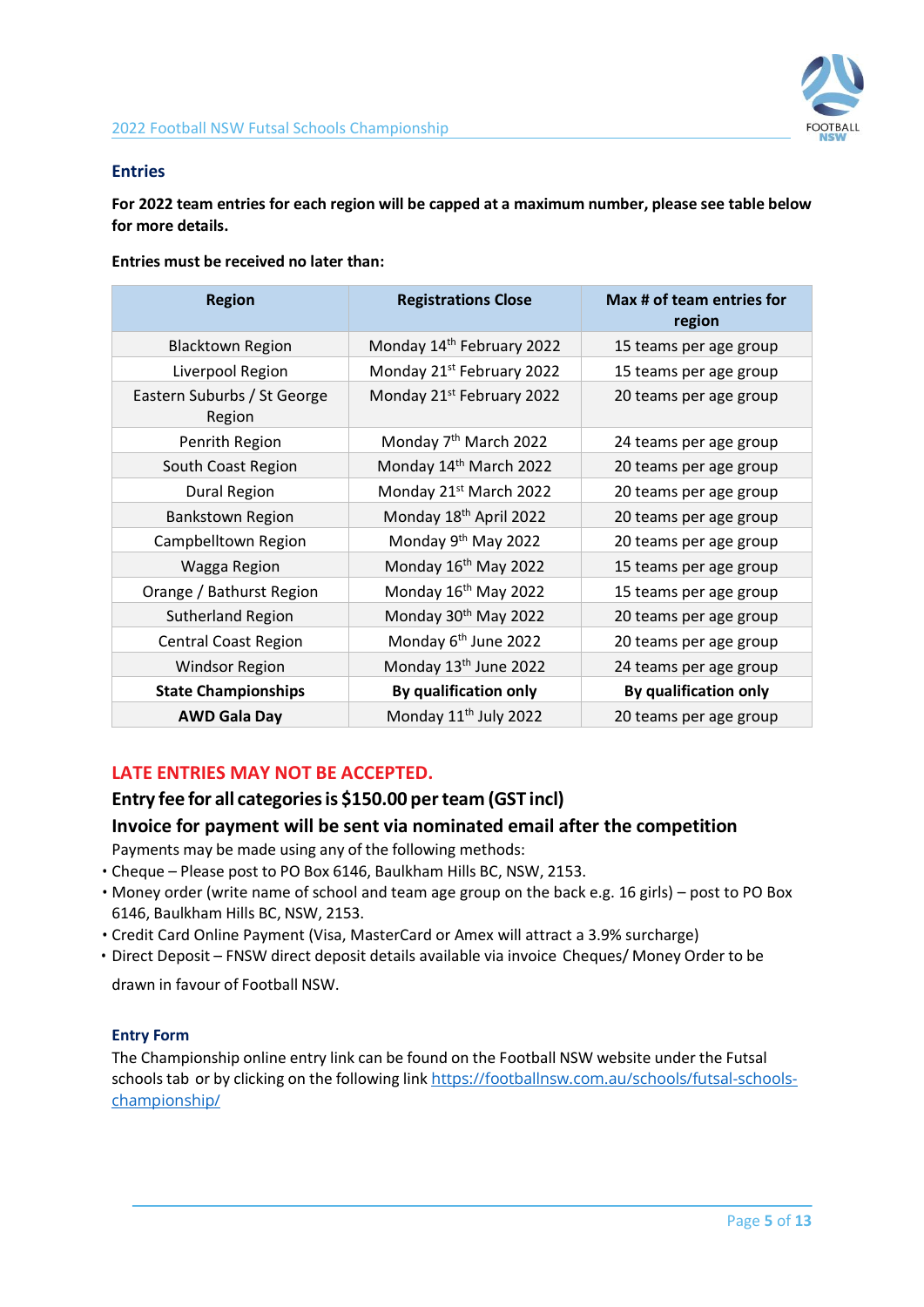

# <span id="page-5-0"></span>**Locations & Closing Dates**

| <b>Region</b>                                                                                                           | <b>Competition Dates</b>                                                                                                                                                                                                        | <b>Closing Date</b>                                       |
|-------------------------------------------------------------------------------------------------------------------------|---------------------------------------------------------------------------------------------------------------------------------------------------------------------------------------------------------------------------------|-----------------------------------------------------------|
| <b>BLACKTOWN REGION</b><br><b>Stanhope Gardens Leisure</b><br>Centre, Stanhope Pkwy &<br>Sentry Dr, Stanhope<br>Gardens | Monday 21st Feb - Primary Categories<br>Tuesdays 22nd Feb - 14 Boys & Girls<br>Wednesday 23rd Feb - 16 Boys & Girls<br>Thursday 24th Feb - Open Boys & Girls                                                                    | <b>Entries Close:</b><br>Monday 14th February 2022        |
| <b>LIVERPOOL REGION</b><br>Whitlam Leisure Centre,<br>90a Memorial Avenue,<br>Liverpool                                 | Tuesday 1st March - Primary Categories<br>Wednesday 2nd March - 14 Boys & Girls<br>Thursday 3rd March - 16 Boys & Girls<br>Friday 4th March - Open Boys & Girls                                                                 | <b>Entries Close:</b><br>Monday 21st February 2022        |
| <b>EASTERN SUBURBS / ST</b><br><b>GEORGE REGION</b><br>Perry Park Recreation<br>Centre, 1B Maddox St,<br>Alexandria     | Monday 7th March - Primary Categories<br>Tuesday 8th March - 14 Boys & Girls 14<br>Wednesday 9th March - 16 Boys & Girls<br>Thursday 10th March - Open Boys & Girls                                                             | <b>Entries Close:</b><br><b>Monday 21st February 2022</b> |
| <b>PENRITH REGION</b><br>Penrith Sports Stadium, 30<br>Herbert St, Cambridge<br>Park NSW 2747                           | Monday 21st March - Primary Categories<br>Tuesday 22nd March - 14 Boys & Girls<br>Wednesday 23rd March - 16 Boys & Girls<br>Thursday 24th March - PLEASE NOTE NO<br><b>COMPETITION</b><br>Friday 25th March - Open Boys & Girls | <b>Entries Close:</b><br>Monday 7th March 2022            |
| <b>SOUTH COAST REGION</b><br>Illawarra Sports Stadium,<br>Hooka Creek Drive,<br>Berkeley                                | Monday 28th March - Primary Categories<br>Tuesday 29th March - 14 Boys & Girls<br>Wednesday 30th March - 16 Boys & Girls<br>Thursday 31st March - Open Boys & Girls                                                             | <b>Entries Close:</b><br>Monday 14th March 2022           |
| <b>DURAL REGION</b><br>Dural Sport & Leisure<br>Centre, Cnr Kenthurst Rd<br>& Pellitt Lane, Dural                       | Monday 4th April - Open Boys & Girls<br>Tuesday 5th April - Primary Categories<br>Thursday 7th April - 14 Boys & Girls<br>Friday 8th April-16 Boys & Girls                                                                      | <b>Entries Close:</b><br>Monday 21st March 2022           |
| <b>BANKSTOWN REGION</b><br>Bankstown Basketball<br>Stadium, First Ave,<br><b>Condell Park</b>                           | Tuesday 3rd May - Primary Categories<br>Wednesday 4th May - 14 Boys & Girls<br>Thursday 5th May - 16 Boys & Girls<br>Friday 6th May - Open Boys & Girls                                                                         | <b>Entries Close:</b><br>Monday 18th April 2022           |
| <b>CAMPBELLTOWN REGION</b><br>Minto Indoor Sports<br>Stadium, Redfern Rd,<br>Minto                                      | Tuesday 24th May-Primary Categories<br>Wednesday 25th May - 14 Boys & Girls<br>Thursday 26th May - 16 Boys & Girls<br>Thursday 27th May - Open Boys & Girls                                                                     | <b>Entries Close:</b><br>Monday 9th May 2022              |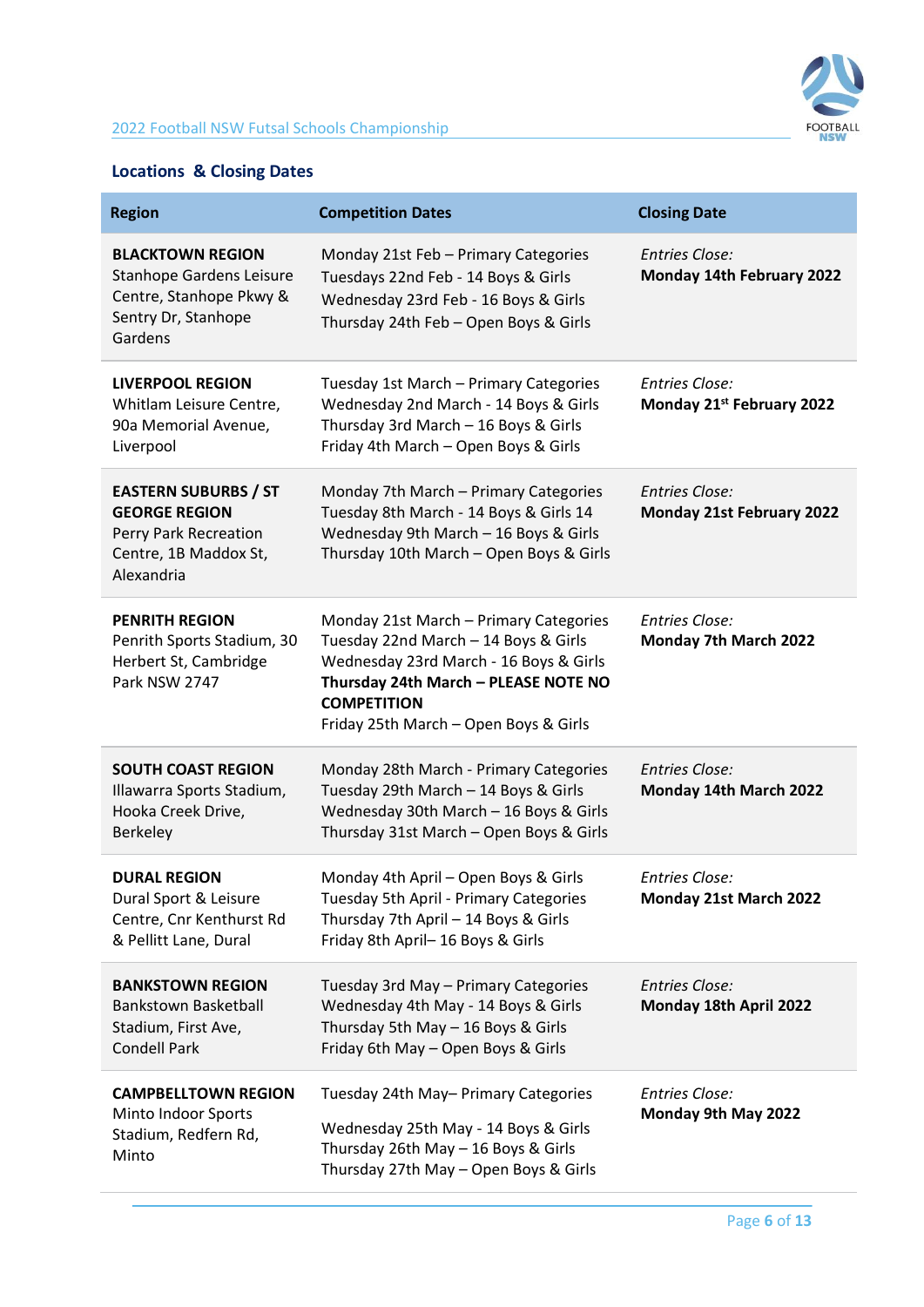

# 2022 Football NSW Futsal Schools Championship

| <b>Region</b>                                                                                                            | <b>Competition Dates</b>                                                                                                                                                                                               | <b>Closing Date</b>                            |
|--------------------------------------------------------------------------------------------------------------------------|------------------------------------------------------------------------------------------------------------------------------------------------------------------------------------------------------------------------|------------------------------------------------|
| <b>WAGGA REGION</b><br><b>Equex MPS Centre</b><br>Copland St, Wagga Wagga<br><b>NSW 2650</b>                             | Monday 30th May - Primary Categories<br>Tuesday 31st May - 14 Boys & Girls<br>Wednesday 1st June - 16 Boys & Girls and<br>Open Boys & Girls                                                                            | Entries Close:<br>Monday 16th May 2022         |
| <b>ORANGE / BATHURST</b><br><b>REGION</b><br><b>Bathurst Indoor Sports</b><br>Stadium, 34 Alexander St,<br>West Bathurst | Monday 30th May - Primary Categories<br>Tuesday 31st May - 14 Boys & Girls<br>Wednesday 1st June - 16 Boys & Girls and<br>Open Boys & Girls                                                                            | Entries Close:<br>Monday 16th May 2022         |
| <b>SUTHERLAND REGION</b><br>Menai Indoor Sports<br>Centre, 98 Allison Cr,<br>Menai                                       | Monday 6th June - Primary Categories<br>Tuesday 7th June - 14 Boys & Girls<br>Wednesday 8th June - PLEASE NOTE NO<br><b>COMPETITION</b><br>Thursday 9th June - 16 Boys & Girls<br>Friday 10th June - Open Boys & Girls | <b>Entries Close:</b><br>Monday 30th May 2022  |
| <b>CENTRAL COAST REGION</b><br>Niagara Park Sports<br>Stadium, 18 Washington<br>Ave, Niagara Park                        | Monday 20th June - Primary Categories<br>Tuesday 21st June - 14 Boys & Girls<br>Wednesday 22nd June - 16 Boys & Girls<br>Thursday 23rd June - Open Boys & Girls                                                        | Entries Close:<br>Monday 6th June 2022         |
| <b>WINDSOR REGION</b><br>Hawkesbury PCYC, 16<br>Stewart St, South Windsor                                                | Monday 27th June - Primary Categories<br>Tuesday 28th June - 14 Boys & Girls<br>Wed 29th June - 16 Boys & Girls<br>Thursday 30th June - Open Boys & Girls                                                              | <b>Entries Close:</b><br>Monday 13th June 2022 |
| <b>STATE CHAMPIONSHIPS</b><br>Hawkesbury PCYC, 16<br>Stewart St, South Windsor                                           | Monday 25th July - AWD Gala Day<br>Tuesday 26th July - Primary Categories<br>Wednesday 27th July - 14 Boys & Girls<br>Thursday 28th July - 16 Boys & Girls<br>Friday 29th July - Opens Boys & Girls                    | By invitation only.                            |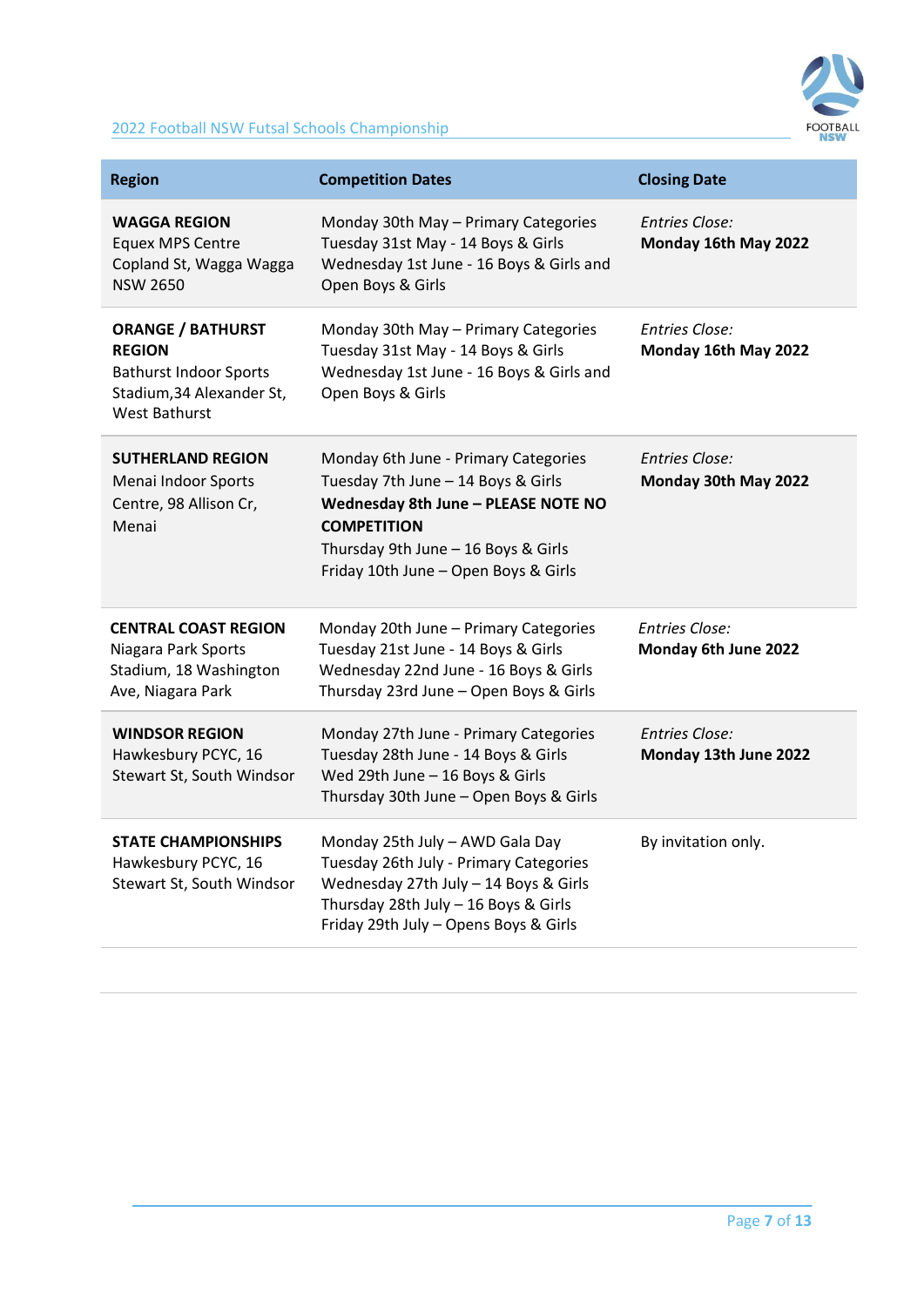

# <span id="page-7-0"></span>**Tournament Eligibility & Regulations**

# **Player Eligibility**

• Teams may comprise of a maximum of ten (10) players.

• All players nominated on the entry form for a school team MUST be a student of the school they are representing.

• Teams are therefore not permitted to 'borrow' students from any other school.

• Schools may be asked to verify the composition of their team to confirm that all players attend the nominated school.

• After completing online registration form, a school may only add players to the team list prior to the commencement of the first game of the competition they are contesting and with the approval of Football NSW.

• Age Qualifications - Players must be no older than the age specified by the division they are competing in as

per the Age Chart below.

• Schools may enter more than one team in a category; however, players are not permitted to interchange between teams.

• Players may only compete in one team in each age category in the Championship. Players can, however,

compete in more than one age category provided they are played on different days.

• Shin pads are compulsory. Long socks must cover shin pads.

# **Age Eligibility**

If you were born on or after 1 January; for the Futsal Schools Championships 2022, you are eligible to play in:

2012 - 10 years competitive

2011/10/09 - 13 years competition (N.B 2009 Student must still be attending primary school)

2009/08 - 14 years competition

2007/06 16 years competition

2005/2004/2003 Open competition

# **Conditions Governing Acceptance by Football NSW**

• Nominations will only be accepted by online registration. No Verbal or faxed entries will be accepted

• All terms and conditions on the online entry forms must be accepted.

• The School Principal or authorised person must endorse the entry, verifying the correct ages and eligibility of all nominated players.

• All players nominated in a school team must be enrolled in and attending the nominated school.

• Late entries will only be considered at the discretion of the organising committee.

• State Championships wildcard entries may be offered subject to availability.

## **Insurance**

Player injury insurance is provided by Football NSW during game times only. If an injury occurs during a game, it must be reported to the Administration desk immediately after the conclusion of the game.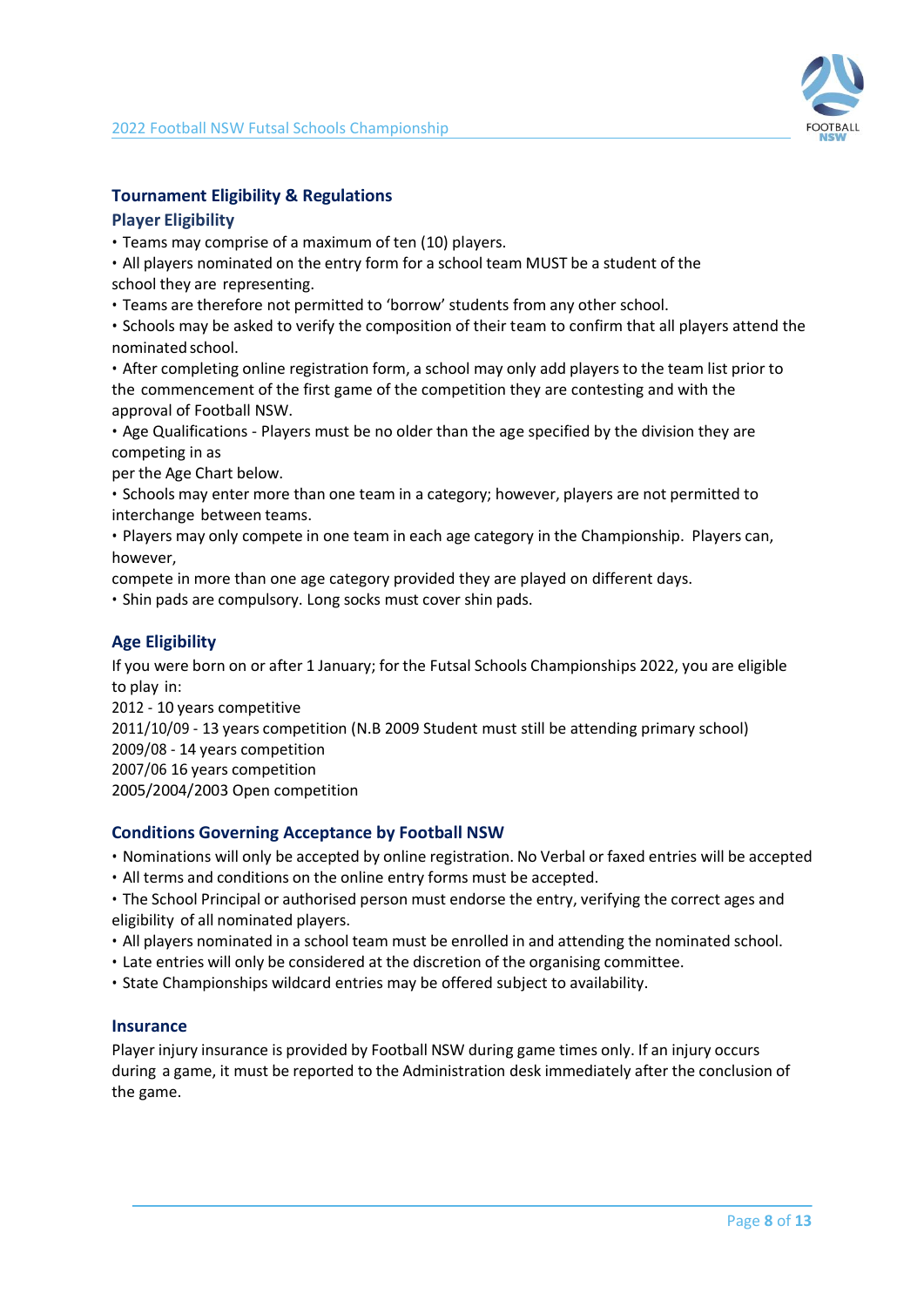

# **Withdrawals**

Any team withdrawing after the closing date of their nominated Championship shall be levied an administrative charge equal to 50% of the entry fee. Any team withdrawing with in 48hours of their selected competition will be charged 100% of the registration fee. Withdrawals MUST be received in writing to [jamied@footballnsw.com.au](mailto:jamied@footballnsw.com.au)

# *PLEASE NOTE: THIS CLAUSE WILL BE ENFORCED. NO EXCUSES WILL BE ACCEPTED. THIS INCLUDES TEACHER STRIKES.*

## **Forfeits**

As you would be aware, running a sports competition involves organising many factors. For Football NSW to provide your team with a competition we must book and commit to the payment of courts, referees, and competition coordinators. These costs do not change if your team fails to show for their game (i.e. forfeit). By virtue of the fact that you have registered your team for the competition you are therefore committed to the games indicated on the draw and the associated costs. Therefore, if your team forfeits you will be liable for payment of the normal team entry fee.

#### **Draw Availability**

- The draw for each Championship, competition Rules & Regulations and simplified Futsal rules will be emailed to the team contact person as nominated and available online.
- Please ensure, where possible, that an email address and a mobile phone number is supplied, to allow for direct contact by Football NSW if required.

#### **Please Note:**

**The draw may be subject to change after distribution due to withdrawals or other unforeseen circumstances. All teams should therefore check-in at the main Administration desk before their opening game on the day of the Championship to determine if an amended draw has been issued.**

## **Small Schools**

Schools with **less than 100 students** may combine with another small school (**less than 100 students**) to make a team or teams for the Schools Futsal Championships. The contact person must notify the Football NSW of the two small schools that are combining, and it must be clearly noted on the entry form.

## **Player Equipment**

- Player basic equipment includes shirts, shorts, socks, shin guards and indoor boots/joggers.
- Players are required to wear all items of the basic equipment for each match.

## **Jewellery and Glasses**

- No jewellery is to be worn at any time during a game.
- Players are permitted to wear sports goggles, sports glasses and sports sunglasses as long as, in the referees' opinion, the glasses pose no danger to the player wearing the glasses or any other player on the court.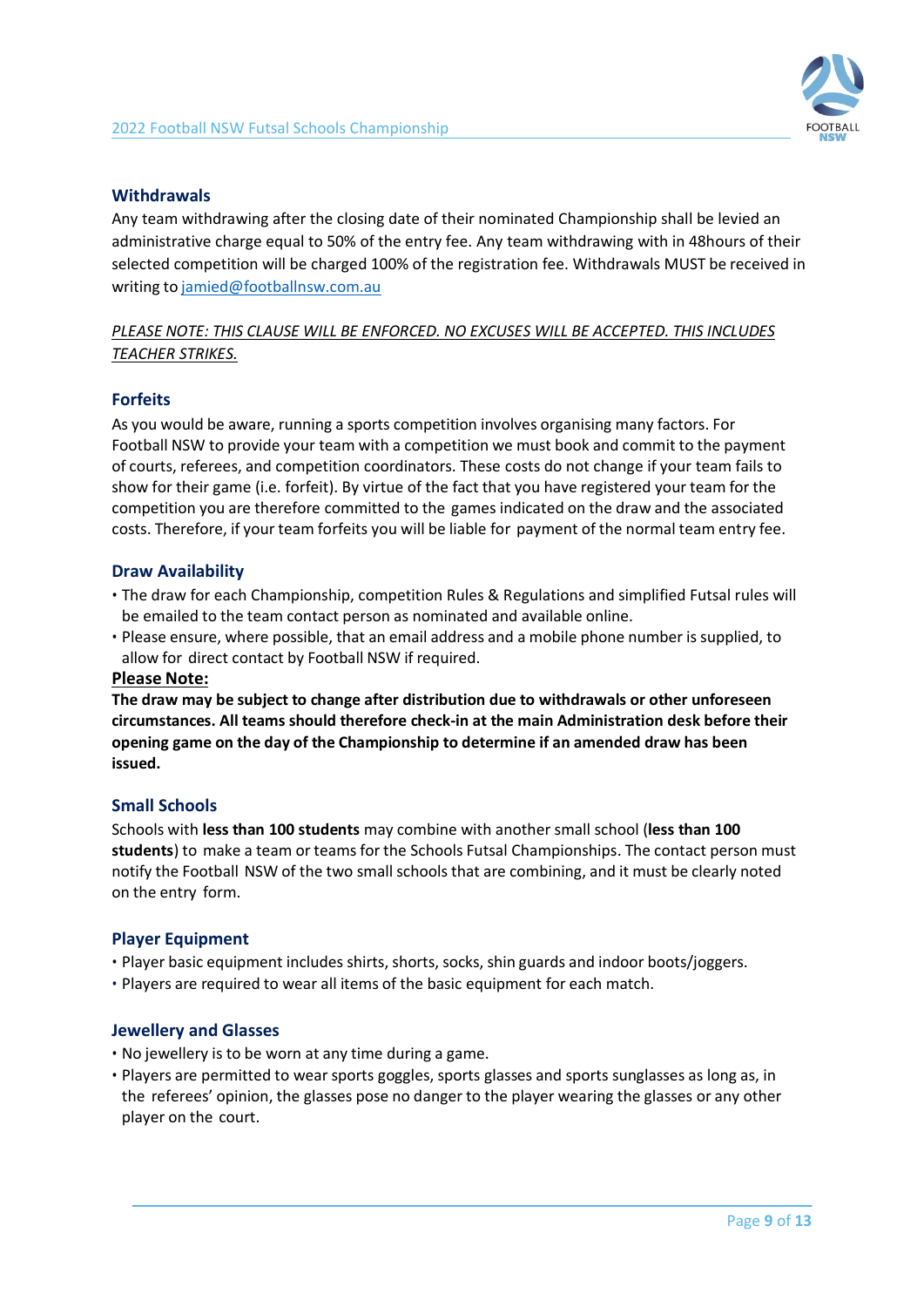

# **Player Registration**

• Team sheets will be provided on the day of the competition. The first team sheet for your school must be completed with the students first name, surname, and shirt number.

• Players may only compete in one team in each age category per day. Players can however, compete in more than one age category provided they are played on different days.

# **Late Arrival & Forfeits**

If a team is late to commence its scheduled match, and if the game is not able to be rescheduled in another timeslot later in the day, after 5 minutes, the game would be deemed as being forfeited by the offending team, with 3 points and 2 goals being awarded to the opposing team.

## **Duration of Match**

- Duration of the match will vary depending on how many entries Football NSW receive.
- Each region will be capped at a certain number to ensure all schools get enough playing time.
- There is no half time break. There will be a straight swap over, and the game will recommence.

# **Competition Point System**

In preliminary rounds, points will be allocated as follows: -

Win - 3 Points Draw - 1 Point Loss - 0 Points Bye - 0 Points Forfeit - 3 Points and 2 goals to the team receiving the forfeit

## **Quarters/Semi/Final Qualifications**

• After the round games have been completed, the points are tallied.

• If there are multiple teams on the same points who have a chance at qualifying for quarters/semis/finals positions will be determined on goal difference (goals FOR, minus goals AGAINST).

- If teams have the same goal difference, positions will be determined by the number of goals FOR.
- If goals for are the same, positions will be determined by the lesser number of goals AGAINST.
- If all of the above are the same, positions will be determined on the match result when/if the teams played against each other in the round games.
- If still no determination can be reached, positions will be determined by the toss of a coin. When it's time to work out 1st / 2nd / 3rd best Runner Up and pools/groups are uneven the pool/groups with the least number of teams will be awarded 2 goals and 3 points. E.g. If there is a group of 4 teams, and also a group of 5 teams the group with 4 teams will be awarded 3 points and 2 goals.

## **Extra Time**

- Only in quarterfinals, semis and finals will extra time be played.
- Extra time will consist of **ONE** three-minute period of golden goal (first team to score wins)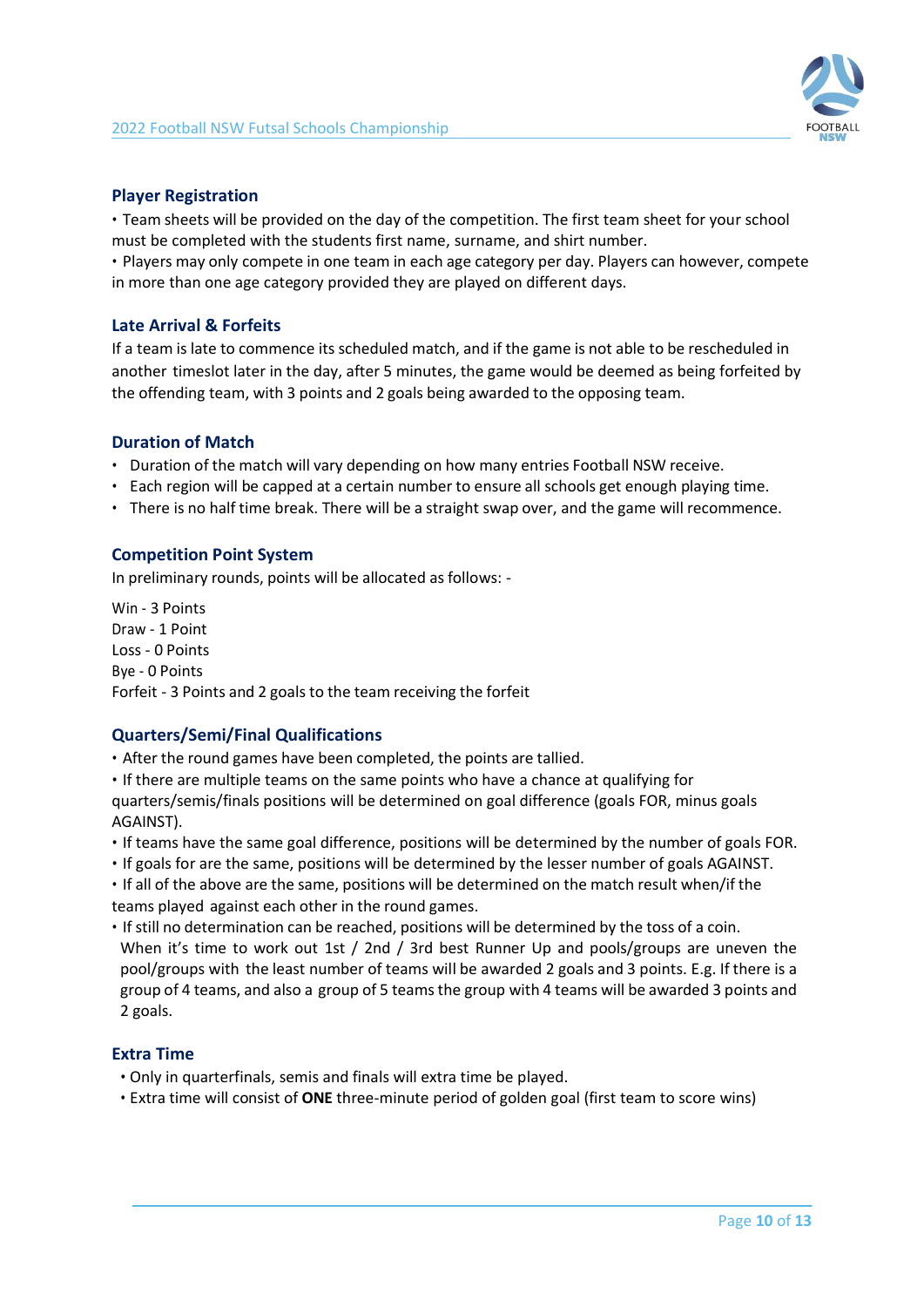

# **Determining the Winner by Penalty Kicks**

- After the three-minute period and neither team have scored, the game will then proceed to a penalty shootout.
- Three alternate kicks from the penalty mark shall be taken to determine the winner.
- If, before both teams have taken three kicks, one has scored more goals then the other could score even if it were to complete its three kicks, no more kicks are taken.
- If both teams have taken three kicks, both have scored the same number of goals, or have not scored any goals, kicks continue to be taken in the same order until one team has scored a goal more than the other from the same number of kicks.

## **The Bench**

- The bench must only consist of the players on the game sheet, coaches and teachers.
- Under no circumstances are other members of the school allowed to be on the bench. They will be asked to leave.

## **Disciplinary Cards**

• A red card holds an automatic one match suspension. Football NSW has the authority to increase the suspension dependent on the severity of the offense.

#### **Match Fixing**

• If it is suspected that match fixing is taking place during a game, the referee will abandon the game AND nil points will be awarded to either team

#### **Covid-19 Safety Plan**

Football NSW recognises that the health, safety and wellbeing of its Staff, other Workers and broader football community are of primary importance. Therefore FNSW will adhere to all current Public Health Orders and the FNSW Covid safety plan when delivering the Futsal Schools Championships.

A copy of the FNSW Covid Safety plan can be found on the Futsal Schools Championship webpage <https://footballnsw.com.au/schools/futsal-schools-championship/>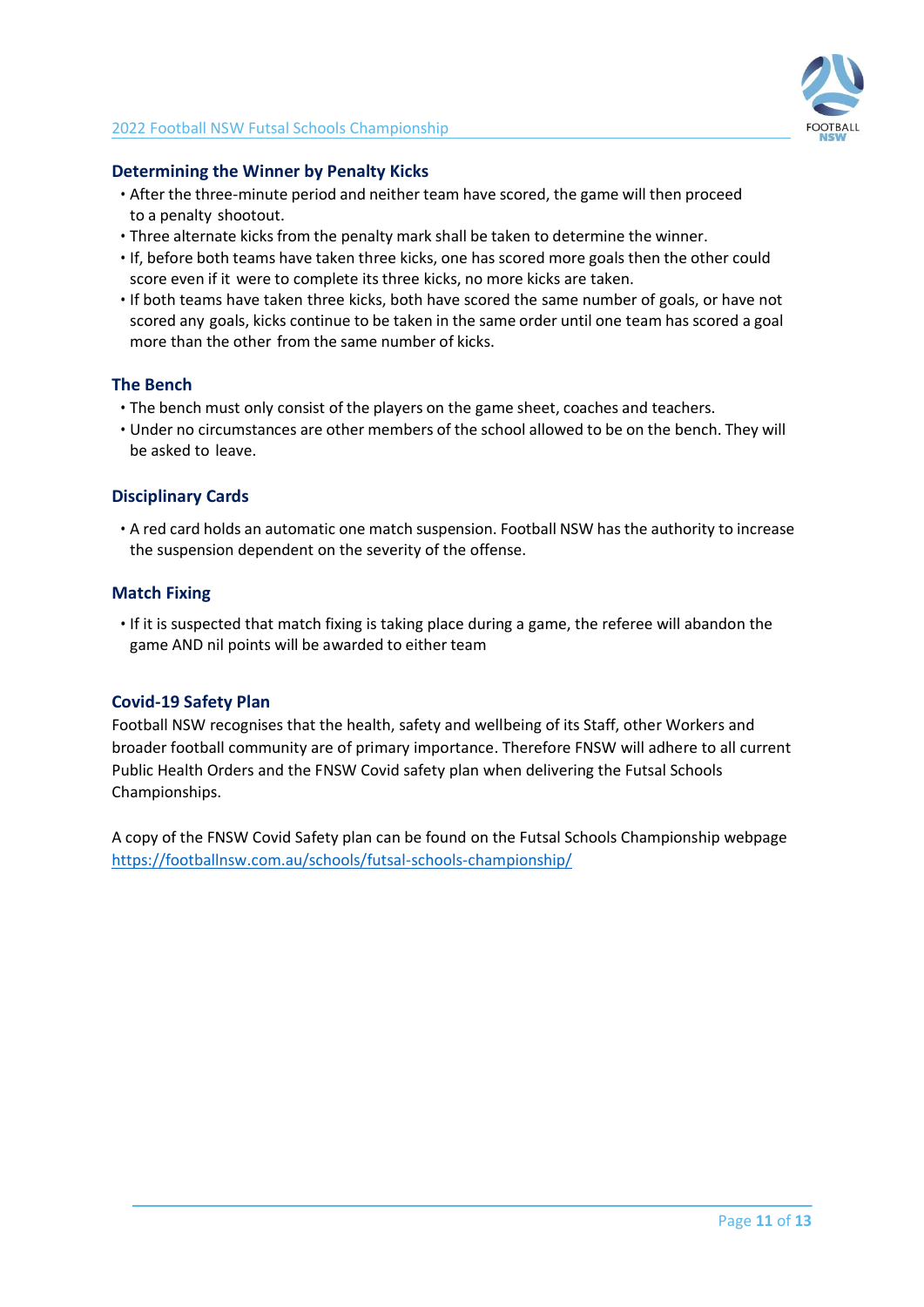

#### <span id="page-11-0"></span>**Futsal Schools Championships Basic Laws of the Game**

#### **Substitutions**

- Up to 10 players can be used in one match
- There is no limit on how long a player must stay on or off the pitch.
- Players must enter and leave the field of play from in the substitution zone (normally at the on the sideline near the bench).

#### **Kick In**

- In order to restart the game after a ball has gone out of play. The ball is kicked back into play from the touchline and from corners.
- The ball must be placed stationary on the touchline.

#### **The Four Second Rule**

- For kick-ins, free kicks, goal clearances and corner kicks the player in possession of the ball has 4 seconds to restart play which the referee will count with their fingers to their side.
- If play isn't restarted within four seconds possession is surrendered to the opposing team.
- The goalkeeper is not allowed to control the ball for more than 4 seconds in his/her own half.

#### **The Five Metre Rule**

• Players are required to keep 5m from the player in possession of the ball on free kicks, corners, goal clearances, kick-ins and penalties.

#### **Goalkeepers**

- Goalkeepers can come out of the penalty area and players are allowed to go into the penalty area.
- A Goal clearance from the goalkeeper must be thrown, but the goalkeeper can use their feet to distribute the ball from open play.

#### **Back Passes**

- Once the goalkeeper has played the ball he/she cannot touch the ball again.
- Unless an opposition player has touched the ball or if the goalkeeper receives the ball in the opponent's half.

#### **Red Cards**

• If a player is sent off then the team to which the player belongs must remain with 4 players until two minutes have passed, or the opposition have scored a goal.

#### **Accumulated Fouls**

- A Direct Free Kick is an accumulated foul, there is 5 accumulated fouls in each half of the game. Then on the sixth foul and every foul thereafter, a direct kick will be awarded to the opposing team and the defending team is not allowed to position any players (other than the goalkeeper) between the ball and the goal.
- The kick may be taken from the 10m mark or, if the foul was committed closer to the goal than the 10m mark, then the kick may be taken from the position where the foul took place.